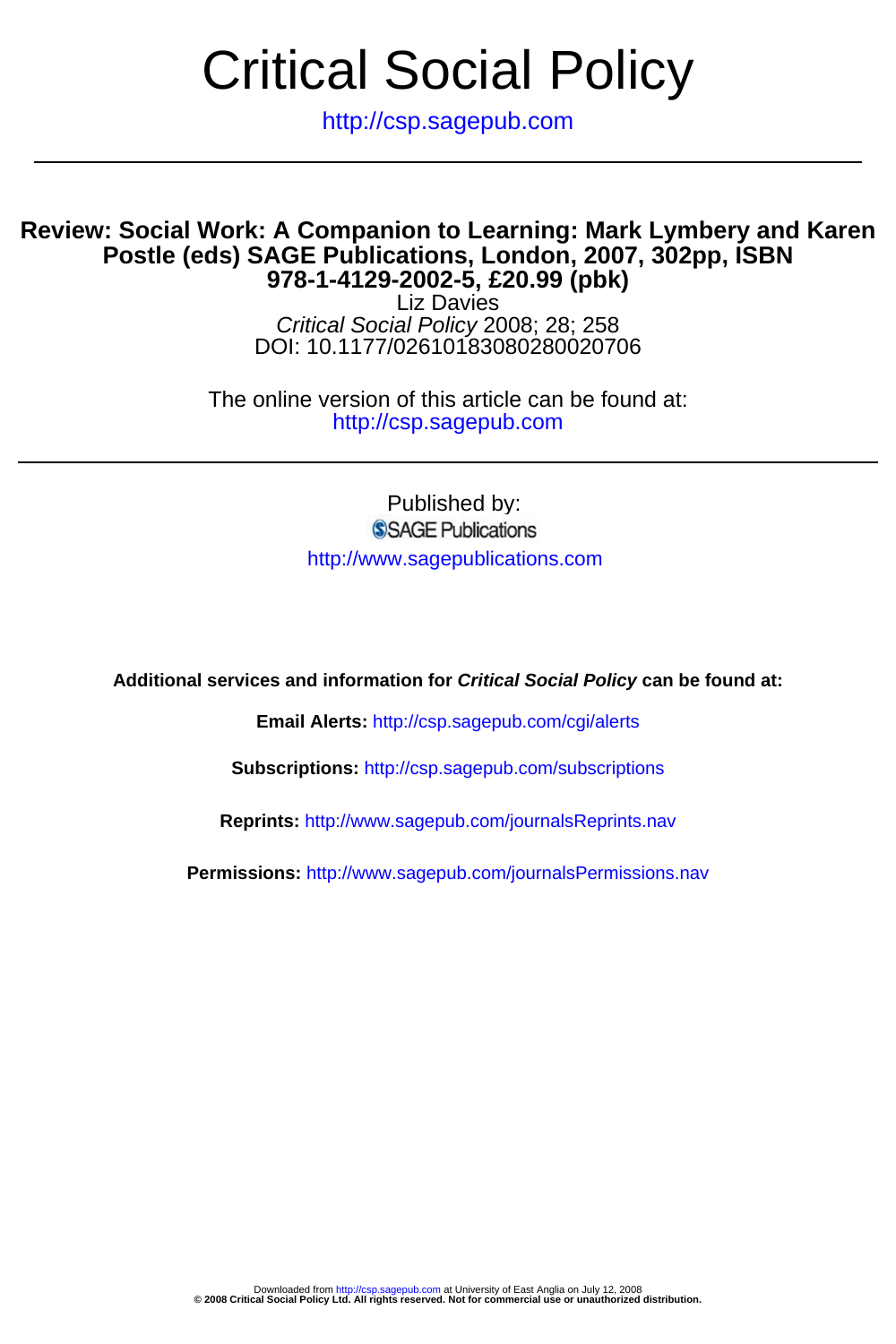which lead to and underpin people's fear of harmful behaviours directed towards them ('crime') on one hand; and on the other, we must<br>address and question those interests and dynamics which have reified address and question those interests and dynamics which have reified  $\frac{1}{100}$  as a problem in its own right, with its own machinery of calculation. notes a problem in red startight, while starting - pone, and reductive interventions.

## References

Garland, D. (2001) Culture of Control. Chicago: Univ Beck, U. (1992) Risk Society. London: SAGE.  $\frac{1}{2}$   $\frac{1}{2}$   $\frac{1}{2}$   $\frac{1}{2}$   $\frac{1}{2}$   $\frac{1}{2}$   $\frac{1}{2}$   $\frac{1}{2}$   $\frac{1}{2}$   $\frac{1}{2}$   $\frac{1}{2}$   $\frac{1}{2}$   $\frac{1}{2}$   $\frac{1}{2}$   $\frac{1}{2}$   $\frac{1}{2}$   $\frac{1}{2}$   $\frac{1}{2}$   $\frac{1}{2}$   $\frac{1}{2}$   $\frac{1}{2}$   $\frac{1}{2}$  ---g-- -------<br>rsitv\_Fnoland De Montfort University, England

Social Work: A Companion to Learning

 $8 \times 10^{-1}$   $\frac{1 \times 10^{-1} \text{ N}}{1 \times 10^{-1}}$  $\frac{1}{2}$   $\frac{1}{2}$   $\frac{1}{2}$   $\frac{1}{2}$   $\frac{1}{2}$   $\frac{1}{2}$   $\frac{1}{2}$   $\frac{1}{2}$   $\frac{1}{2}$   $\frac{1}{2}$   $\frac{1}{2}$   $\frac{1}{2}$   $\frac{1}{2}$   $\frac{1}{2}$   $\frac{1}{2}$   $\frac{1}{2}$   $\frac{1}{2}$   $\frac{1}{2}$   $\frac{1}{2}$   $\frac{1}{2}$   $\frac{1}{2}$   $\frac{1}{2}$  SAGE Publications, Lonaon, 2007, 302pp, ISBN 978–1–4129–2002–),  $£20.99$  (*pbk*)

out the about, presentence and academics channel center and perfected<br>dilemmas in this important contribution to social work literature. The anthors focus in three sections on context processes and practice to enable deep learning about complex issues relevant to more advanced ensity are presenting some complex recurs for the contract as interests reader are raised throughout and chapter summaries and conclusions assist in reflection and analysis. where the community and continuously

The editors aim to clarify the expressional contract of the second the second the second the second the second second second second second second second second second second second second second second second second second second second second second se anotgring entrominate and to capper a recent to recently rext of numerous initiatives that have served to constrain the scope of its activities and to fetter the discretion of its practitioners' (p. 5).<br>Postle examines a macro level of practice, which reflects the Inter-Postle examines a macro level of practice which re FRAMEL PRODUCED TO PERSON THE PRODUCED THE TIME<br>
national Federation of Social Work (IFSW) definition of social work,<br>
in going beyond statutory functions. Such practice 'entails an awarein going beyond statutory functions. Such practice 'entails an awareexpected work's wider social and political context and a desire to effect wider change appreciating and acknowledging inequalities ence where enange, appreciating and active wreiging inequalities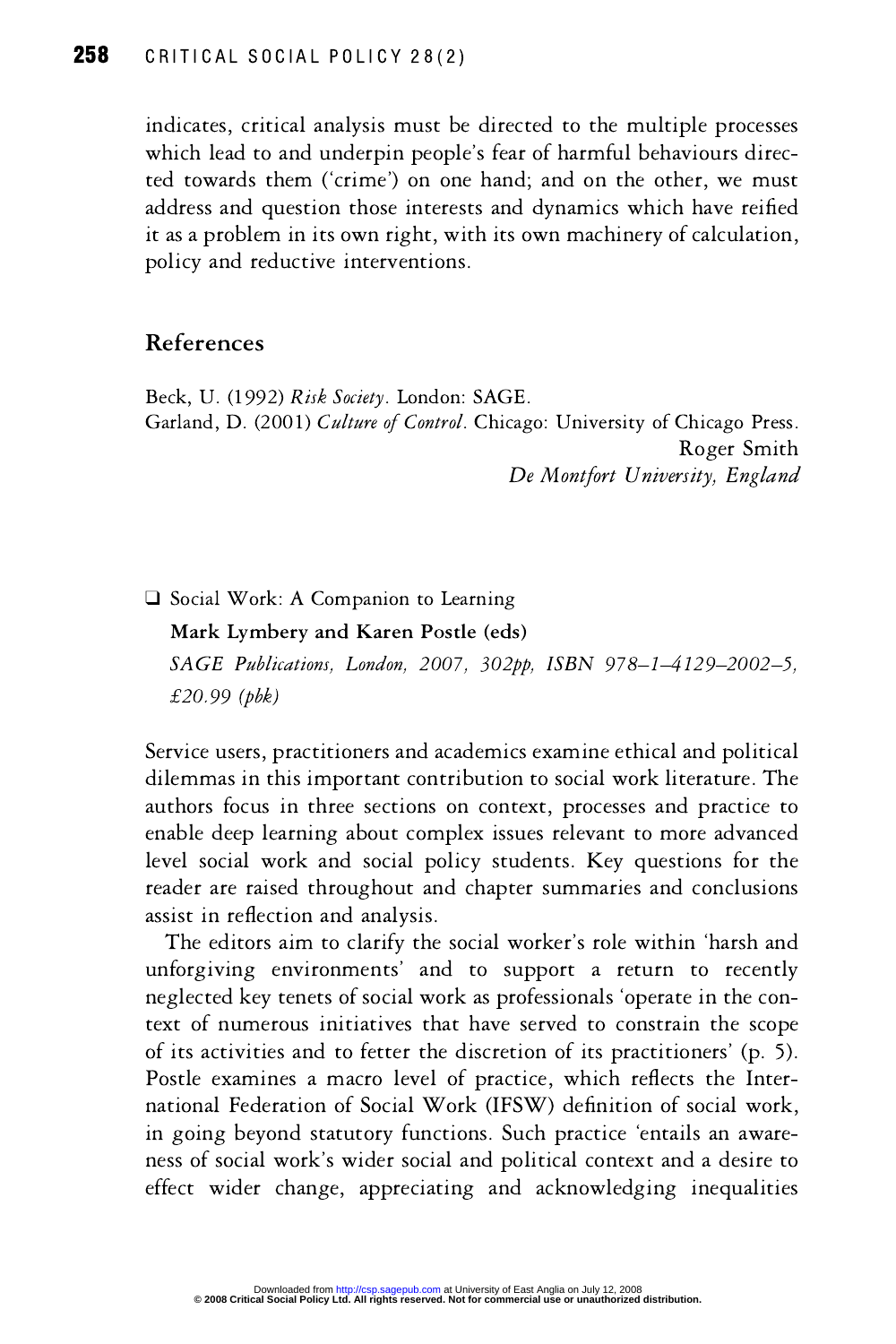and injustices impacting on the lives of many people with whom practitioners work' (p. 264).

The impact of New Labour policies on social work is examined by Jordan who promotes the use of self as central to the concept of well-being and social relationships and states that social workers 'must be proactive in making opportunities' to change the political culture and landscape (p. 19). He challenges the distortion of concepts such as 'choice' and 'freedom' used to promote the privatization of social work services and managerialist regimes. Such developments lead Postle to comment that if 'bureaucracy is driving practice rather than complementing it . . . If it has supplanted, rather than supplemented, the tacit process of critical reflection, something is wrong and the task is not social work' (p. 259).

Payne explores partnership working in the context of interprofessionalism but an analysis of public/private partnerships, the centralization of service provision and demise of local democratic control of welfare would have been equally relevant (p. 145). Service users state that professional understanding of equality issues is essential: 'ours is not an equal society, so you are not likely to get equal partnerships' (p. 216). The importance of learning about how 'people's lifetime socio-economic position' is determined is explored by Bywaters, but (as in other chapters) there is little to clarify the way forward through radical intervention strategies. In presenting the social work process, Parker considers contradictions between current policy and the IFSW definition of social work. He explores the fact that the social work role may be used 'to control, regulate and manipulate . . . or to explore and develop with people alternative ways of being, developing and challenging' (p. 114). Parker provides a strong critique of prescriptive, procedural assessment processes, but students also need to learn how to work with service users to oppose such organizational regimes.

White and Harris contrast creative social work up until the late 1970s when social workers were 'accorded a high degree of autonomy in their work' (p. 242) with the current intensification of performance management and monitoring systems for 'aspects of service that can be measured which may not necessarily be the same as those which are the most important' (Lymbery, p. 185). This target driven approach 'serves to block innovation', 'skew priorities' and obscures actual performance in social work which is a service mainly based on a qualitative dimension (p. 185). The exercise of professional judgement is